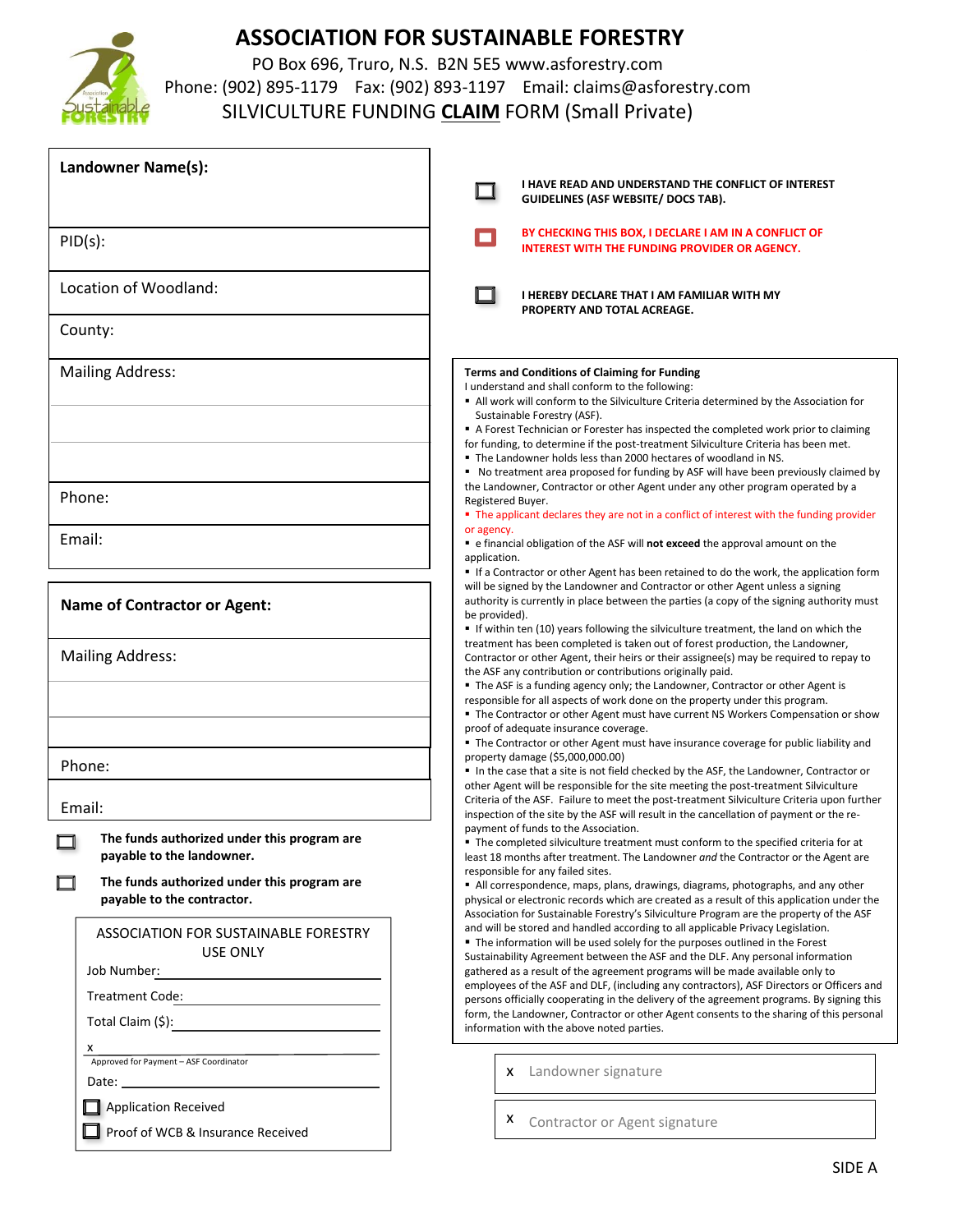

## **ASSOCIATION FOR SUSTAINABLE FORESTRY** SILVICULTURE FUNDING **CLAIM** FORM (Small Private)

|                                                                                                                                        | <b>FUNDING REQUIREMENT</b> | I hereby certify that the Silviculture Criteria of the                                                                                                                                            |        |
|----------------------------------------------------------------------------------------------------------------------------------------|----------------------------|---------------------------------------------------------------------------------------------------------------------------------------------------------------------------------------------------|--------|
| Rate (\$/ha)                                                                                                                           |                            | completed job has been met for ASF funding purposes.<br>(Please note: The ASF Coordinator has final approval on all claims)                                                                       |        |
| Area (ha)                                                                                                                              |                            | х                                                                                                                                                                                                 |        |
| Total (\$) excluding HST                                                                                                               |                            | Forest Technician or Forester signature<br>Date:                                                                                                                                                  |        |
| $HST(S)$ if applicable                                                                                                                 |                            | <b>Landowner Name</b>                                                                                                                                                                             |        |
| Total (\$)                                                                                                                             |                            |                                                                                                                                                                                                   |        |
|                                                                                                                                        |                            | <b>GIS Shapefile name</b>                                                                                                                                                                         |        |
| Silviculture treatment applied for (check one per job):                                                                                |                            |                                                                                                                                                                                                   |        |
| [1b] Fill Planting<br>[2] Full Planting<br>Stocking of crop trees:<br>Height of crop trees (m):<br>Crop tree species:<br>Harvest Date: |                            | [7a] Crop Tree Release<br>Number of released crop trees:<br>Crop tree species:<br>Diameter of crop trees (cm):<br>Post-Treatment BA (m <sup>2</sup> /ha):<br>Area (ha):                           |        |
| Area (ha):<br>[3] Manual Weeding<br>Stocking of crop trees:<br>Density of trees:<br>Height of crop trees (m):<br>Crop tree species:    | (Natural)<br>(Plantation)  | [7b] Crop Tree Pruning<br>Number of pruned crop trees:<br>Crop tree species:<br>Height of crop trees (m):<br>Height of pruning (m):<br>Diameter of crop trees (cm):<br>Area (ha):                 |        |
| Area (ha):<br>[4/5] Pre-Commercial Thinning<br>Stocking of crop trees:<br>Density of trees:<br>Height of crop trees (m):               | (Natural)<br>(Plantation)  | [7c] Selection Management<br>Stocking of crop trees:<br>Crop tree species:<br>Pre-treatment BA $(m^2/ha)$ :<br>Post-treatment BA (m <sup>2</sup> /ha):<br>Number of height classes:<br>Area (ha): |        |
| Crop tree species:<br>Area (ha):<br>*High rate PCT's (\$1050/ha) must be pre-approved                                                  |                            | *must be accompanied by digital PTAs (optional < 5 ha)                                                                                                                                            |        |
| [6] Commercial Thinning<br>Diameter of crop trees:                                                                                     |                            | <b>EMPLOYMENT DATA</b><br><b>NUMBER OF PERSONS:</b>                                                                                                                                               |        |
| Age of crop trees:<br>Crop tree species:<br>Pre-treatment BA $(m^2/ha)$ :<br>Post-treatment BA (m <sup>2</sup> /ha):                   |                            | <b>NUMBER OF PERSON DAYS</b><br><b>TO COMPLETE JOB:</b>                                                                                                                                           | SIDE B |
| Area (ha):                                                                                                                             |                            |                                                                                                                                                                                                   |        |

*\*must be accompanied by digital PTAs (optional < 5 ha)*